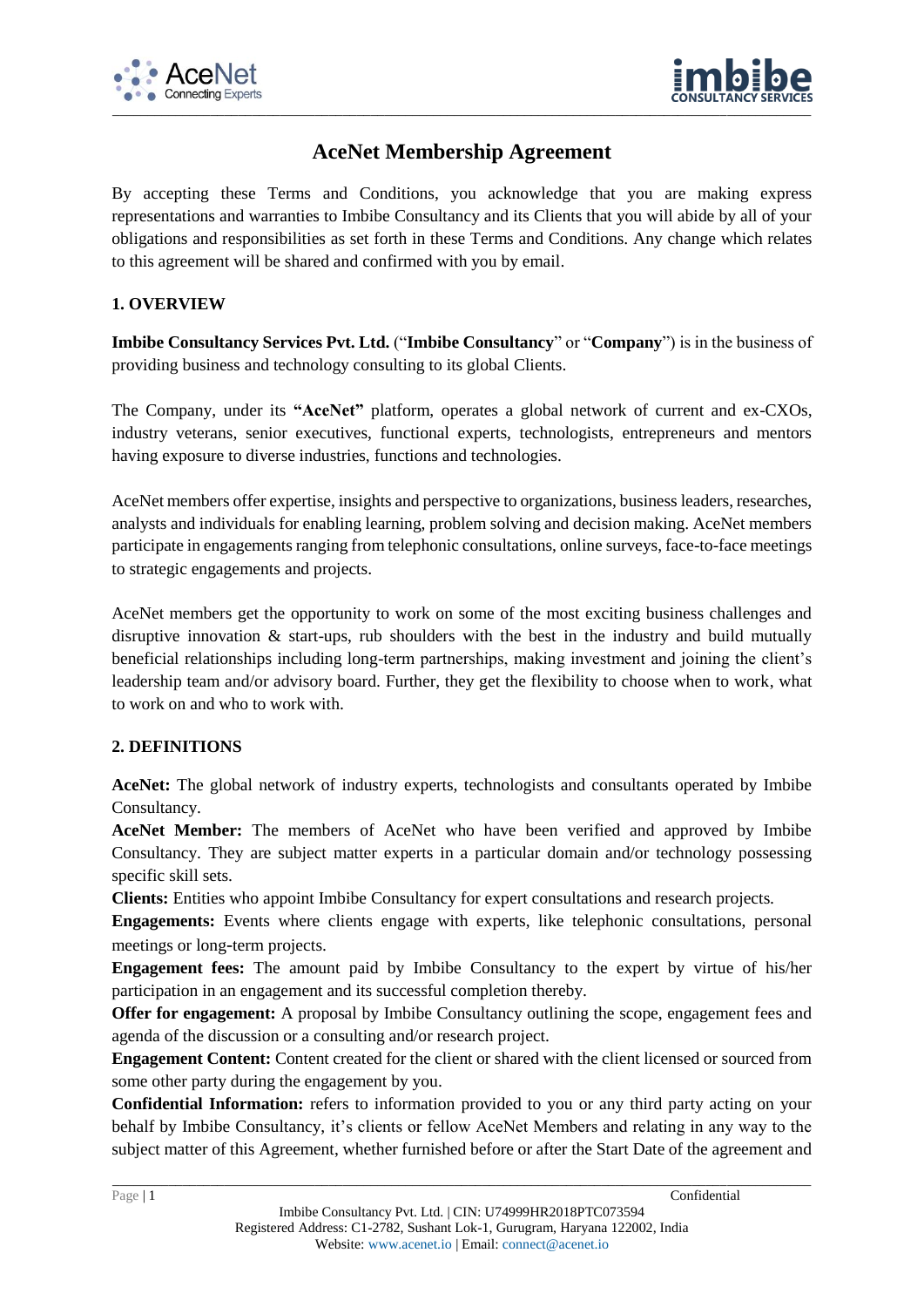



regardless of the manner i.e. written, oral or otherwise. Confidential Information includes but is not limited to:

- Information relating to existence, nature and content of proposed or actual Engagements performed under this Agreement.
- Names and contact details of client and their employees.
- Any documents or other items marked "Confidential" or specifically communicated as "Confidential"
- Information about any potential investment or strategic decisions by your clients based on your engagements or advice.
- Confidential Information does not include any information which:
	- o is already known to you; or
	- o becomes available to you from other sources which you reasonably believe not to be bound by any obligation of confidentiality, directly or indirectly, to Imbibe Consultancy, it's clients or fellow AceNet Members; or
	- o is now or hereafter available to the public through no breach of this Agreement by you; or
	- o is disclosed by you in accordance with the terms of a prior written approval of by Imbibe Consultancy, it's clients or fellow AceNet Members.

**AceNet Member Information:** Biographical information pertaining to your education, employment and experience, details of prior consultations or any other particulars are collectively known as AceNet Member Information.

### **3. EMPANELLMENT PROCESS**

**Membership:** AceNet membership is an exclusive expert network. As a part of our process we will validate your credentials and provide any feedback on your professional capability, skills and background to help Imbibe Consultancy take a decision on your eligibility to the network membership. Further, your membership is subject to approval and such approvals are granted at the sole discretion of Imbibe Consultancy. Acceptance of the Terms and Conditions detailed in this agreement and a consent/waiver by your current employer are pre-conditions to your membership of AceNet and consequent participation in Engagements. It is your duty to determine from whomsoever you have obligations to whether they have objections to your membership of AceNet and receive consents required, if any.

**Accuracy of Information:** You agree to provide Imbibe Consultancy with precise biographical information, including but not limited to your current and previous employment status, education credentials, membership of associations or societies, certifications, publications, patents and awards. You agree not to impersonate any person or entity, or falsely state/misrepresent your affiliation with any person or entity, past or present including, but not limited to, misrepresenting your current or previous positions and/or qualifications. You are solely responsible for your AceNet Member Information which will include your biographical information and specific information which Imbibe Consultancy or its clients may request prior to any engagement. While Imbibe Consultancy may revise AceNet Member Information on your behalf based upon information provided by you or others, you have to ensure the accuracy and authenticity of your profile. You agree not to participate in any engagement with any Client unless your AceNet Member Information is accurate and current.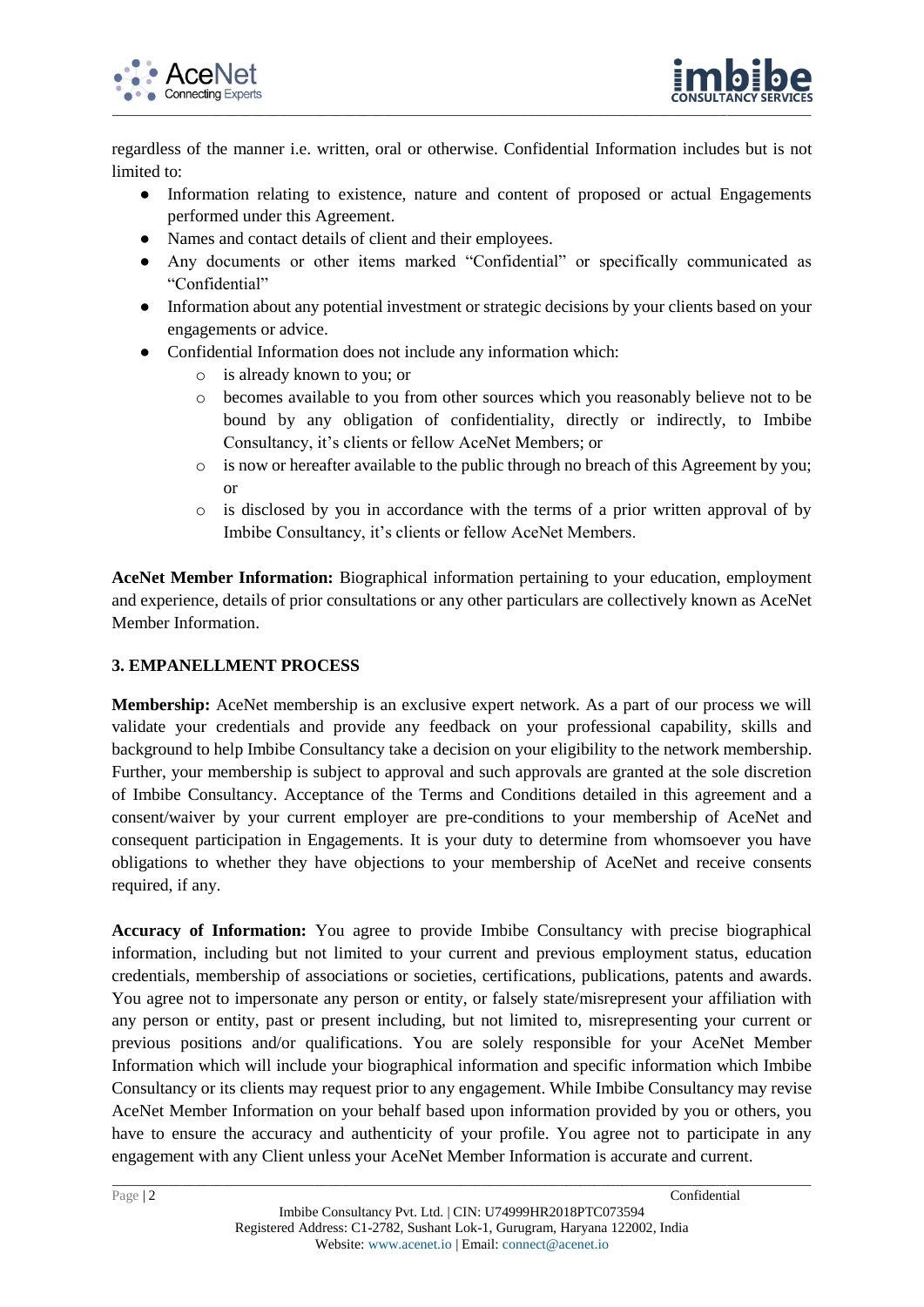



## **4. ACENET MEMBERSHIP AND ENGAGEMENTS**

Independent Contractor: It is understood and agreed that any service performed by you under these Terms and Conditions shall be performed as an independent contractor and consultant. You shall not be deemed to be an employee of Imbibe Consultancy or any of its Clients and you shall not be entitled to any benefits provided by either Imbibe Consultancy or any of its clients. Nothing contained in this Agreement shall be construed as creating a joint venture, partnership, employer-employee, principalagent, nor mutual agency relationship between you and Imbibe Consultancy or any of its Clients and you shall not, by virtue of this Agreement, have any right or power to create any obligation, express or implied, on behalf of any other party.

**Exclusivity:** Nothing herein is intended nor shall be construed as creating any exclusive arrangement with you. You are not restricted to engage professionally with other expert networks, organizations or companies, unless stated otherwise in writing by Imbibe Consultancy and agreed by you as a precondition to your premium membership to AceNet.

Participation in Engagements: You will only accept engagements proposed or explicitly approved in writing by Imbibe Consultancy. If a client requests additional work or consultations, you must receive explicit approval from Imbibe Consultancy before commencing work on the same. However, you can choose to accept or decline offer of any engagement from Imbibe Consultancy and promptly notify your decision within a reasonable timeframe.

**Assignment and Scope of Engagements:** From time to time, you may receive requests to participate in engagements pertaining to your expertise as listed in your biographical information. The agenda and scope of intended discussion with the client would be sent to you in writing to help you understand and appreciate the questions to which the client is trying to seek answers. Imbibe Consultancy or its Clients may ask you to provide additional information about yourself, including your ability to advice on particular topics at the assignment stage of the Engagement. By accepting the engagement offered, you confirm to Imbibe Consultancy that (at the date of your acceptance) your biographical information remains true, accurate, not misleading in any way and current and that you are fully acquainted with the subject matter and scope of the discussion planned for the engagement.

You may be required to sign separate Statement of Work agreements for every engagement. The Statement of Work will cover the following:

- a. Details of Services to be offered
- b. Engagement duration and schedule
- c. Engagement Fee (rate, fixed fee, payment schedule, etc.)

If required, Company may increase the scope of work or request you to provide additional services to its Client from time to time. Any fees payable for such additional services or increased scope of work shall be mutually determined and agreed by both the Parties.

**Frequency:** However, Imbibe Consultancy does not make any commitment of the number or frequency of such engagements or other activities. The offer to participate in an engagement will be made solely at the discretion of Imbibe Consultancy.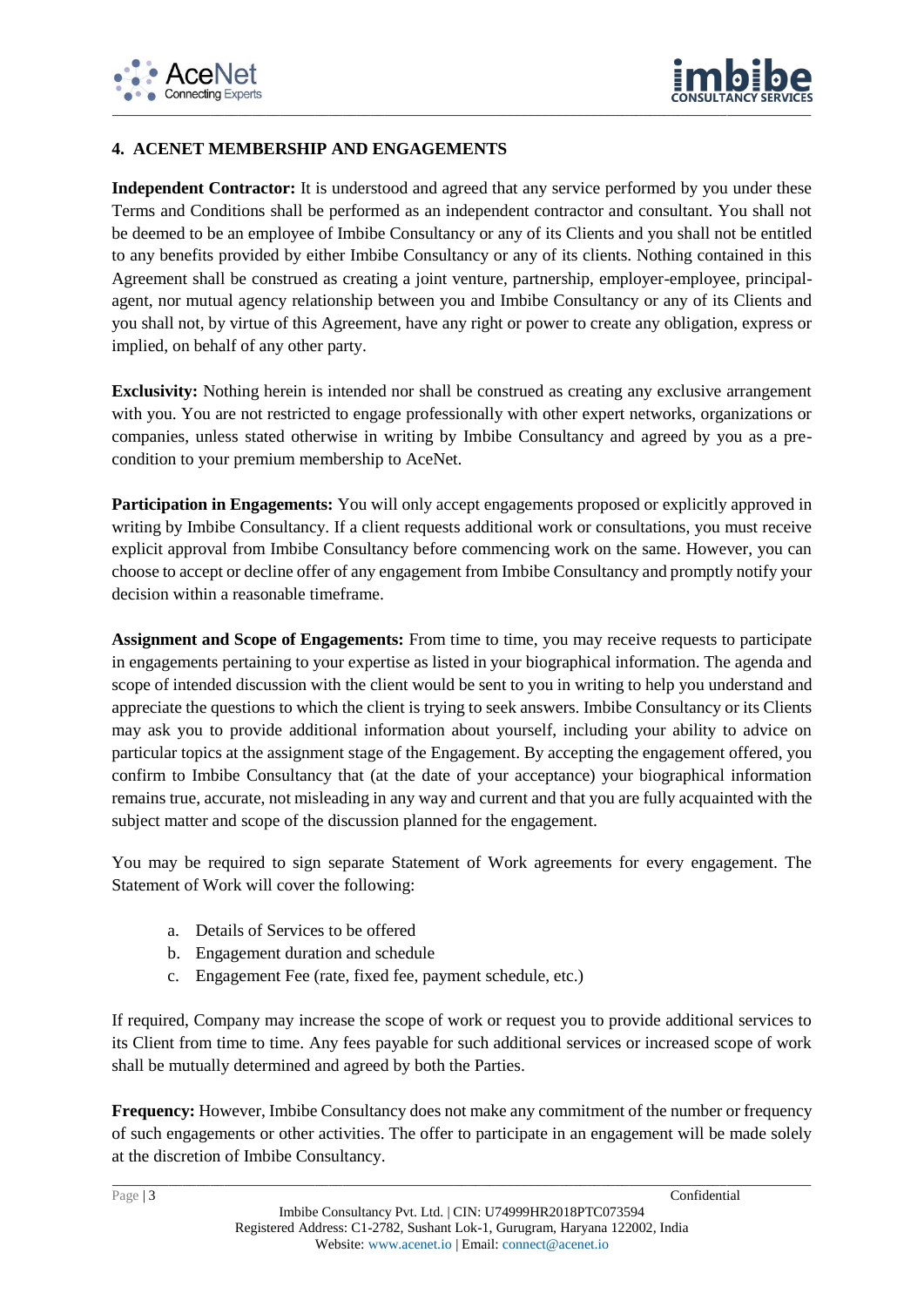



**Expectation of service:** You must either accept or decline an invitation to participate in an engagement within 48 hours of receiving an invitation and to schedule accepted engagements within five business days of the approval of your profile by the client. If you have reason to believe that you will not be able to make yourself available for the engagement in the suggested timeframe, you should decline to take up the engagement. Imbibe Consultancy expects you to reply to telephone calls or emails within 24 hours or a reasonable time frame in special cases.

**Duration of Engagement:** You are expected to inform Imbibe Consultancy about the duration of engagement after its completion within 5 business days. In case of telephonic engagement, the Clients have the option to terminate the call within the first fifteen (15) minutes without giving any reason whatsoever, the case in which the call will not be considered billable by Imbibe Consultancy and no compensation would be provided to you for the same.

### **5. ENGAGEMENT RESTRICTIONS**

**Prohibited Consultations:** You agree to decline any offer for engagements or it's part thereof, discontinue participation in any engagement and promptly notify Imbibe Consultancy where your participation may result in

- Disclosure of material, non-public information about a public company or a person or an entity related to it.
- Disclosure of trade secrets, strategies, proprietary or other confidential information including but not limited to the definitions of confidential information mentioned in Section 2
- Breach of any agreement, obligation to any current or past employer or client
- Disclosure of information where you have reasons to believe that it is related to competitors of the company that employs you or you are a member of board of directors
- Violation of any applicable law
- Violation of any of the terms and conditions detailed in this agreement
- Any conflict of interest or perceived conflict of interest
- Any kind of investment advice, recommendation of any security or other investment options or financial or physical assets or valuation of any security or other investment options or financial or physical assets.

**Relationship to a company or entity:** You agree to decline any offer for engagements or it's part thereof, discontinue any participation on a particular company or entity, public or private, if you are related to a company or entity, public or private, in any of the following manner.

- You have been an officer, director or other employee of a company, or any other entity related to it directly or through any of its affiliates.
- You have been privy to any non-public information of that company or entity by virtue of being a consultant or advisor, paid or otherwise or have any other kind of relationship which may result in possession of material, non-public information about that company.
- You own more than two percent (2%) of and class of listed or unlisted shares of that company directly or shared, or have voting rights, or ability to influence the voting rights to sell those shares.
- You have reasons to believe that client is a competitor of the company of which you are an officer, director or other employee.
- You are current or former auditor of the company or have been member of the auditing team in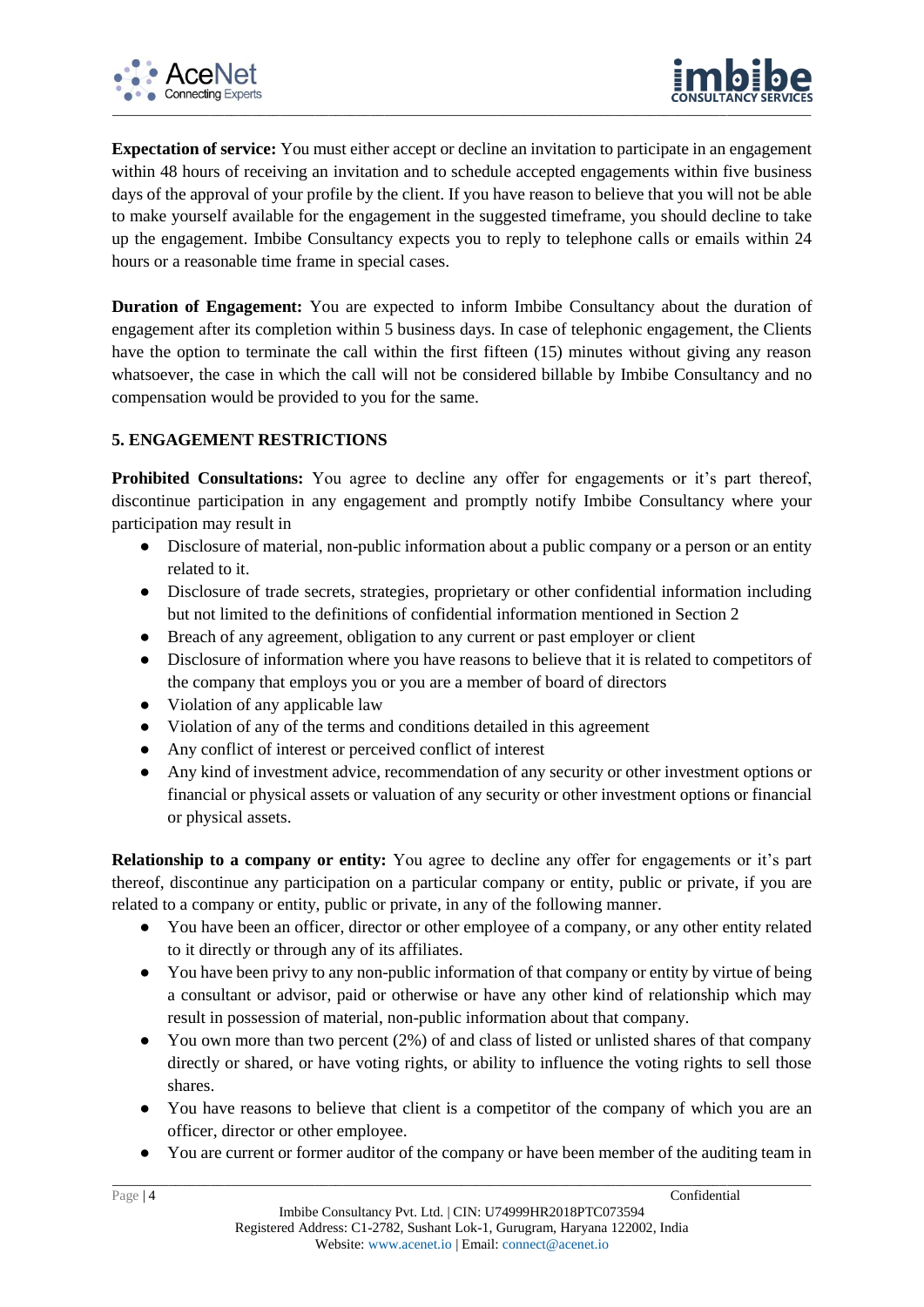



the last three (3) years.

- You are an officer, director or other employee of the company which has been mandated to issue securities of the company in an Initial Public Offering (IPO) or Follow-up public offering (FPO), or corporate bonds, or any other kind of fund-raising efforts and the process has not been completed yet.
- You are an officer, director or other employee of the company which has made or received a tender offer or a joint-venture proposal or has acted on behalf of such company and the process has not been completed yet.
- You are an employee, advisor or agent of a public or government, national or international, government owned, aided or controlled organization, member of a political party and have reasonable influence on legislation, policy, contracts, projects and regulations.
- You will not disclose any financial information of the company where you have worked in the accounting and finance department in the last six (6) months. If you are a franchisee, in addition to the above restrictions, you will not discuss the franchisor's financial performance, strategic plans or new product development or any other matter which is likely to reveal confidential information about the franchisor.

**Healthcare Professionals:** You agree not to participate in any engagement or its part thereof, the content or agenda of which are likely to include details of

- Any clinical trial which you are currently involved or have been involved in the last six  $(6)$ months, the results of which have not been disclosed.
- Patient experience of any clinical trials which you have been involved with or other information about patients to whom you have given medical advice

**Professionals:** If you are a professional in the field of law, medicine, accounting, tax or any other regulated profession, you are prohibited from offering professional advice unless you have taken all steps to insure that the rendering of such advice through Imbibe Consultancy is done in strict accordance with the laws, guidelines, practices or rules governing or applicable to your profession.

**Inducements:** Clients of Imbibe Consultancy are not allowed to influence your decisions pertaining to purchase, refer, use, dispense, recommend, lease of any products, devices or services, prescriptions of drugs. You are required to terminate the engagement and notify Imbibe Consultancy immediately if the clients attempt or perceived to have attempted to market their products or services, or influence your decisions, or induce or offer incentives inappropriately.

# **6. WARRANTIES AND REPRESENTATIONS BY ACENET MEMBERS**

You represent, warrant and undertake that at the date on which you accept these Terms and Conditions and at all times thereafter during the term of this Agreement:

**AceNet Member Information:** All biographical and other information that you provide to Imbibe Consultancy is true and accurate, current and not misleading in any way. You must notify Imbibe Consultancy of any change in your employment or career information as soon as reasonably practical. Without prejudice to the generality of the foregoing, you must specifically inform Imbibe Consultancy if you are:

● a current employee or advisor or consultant to any government, government department,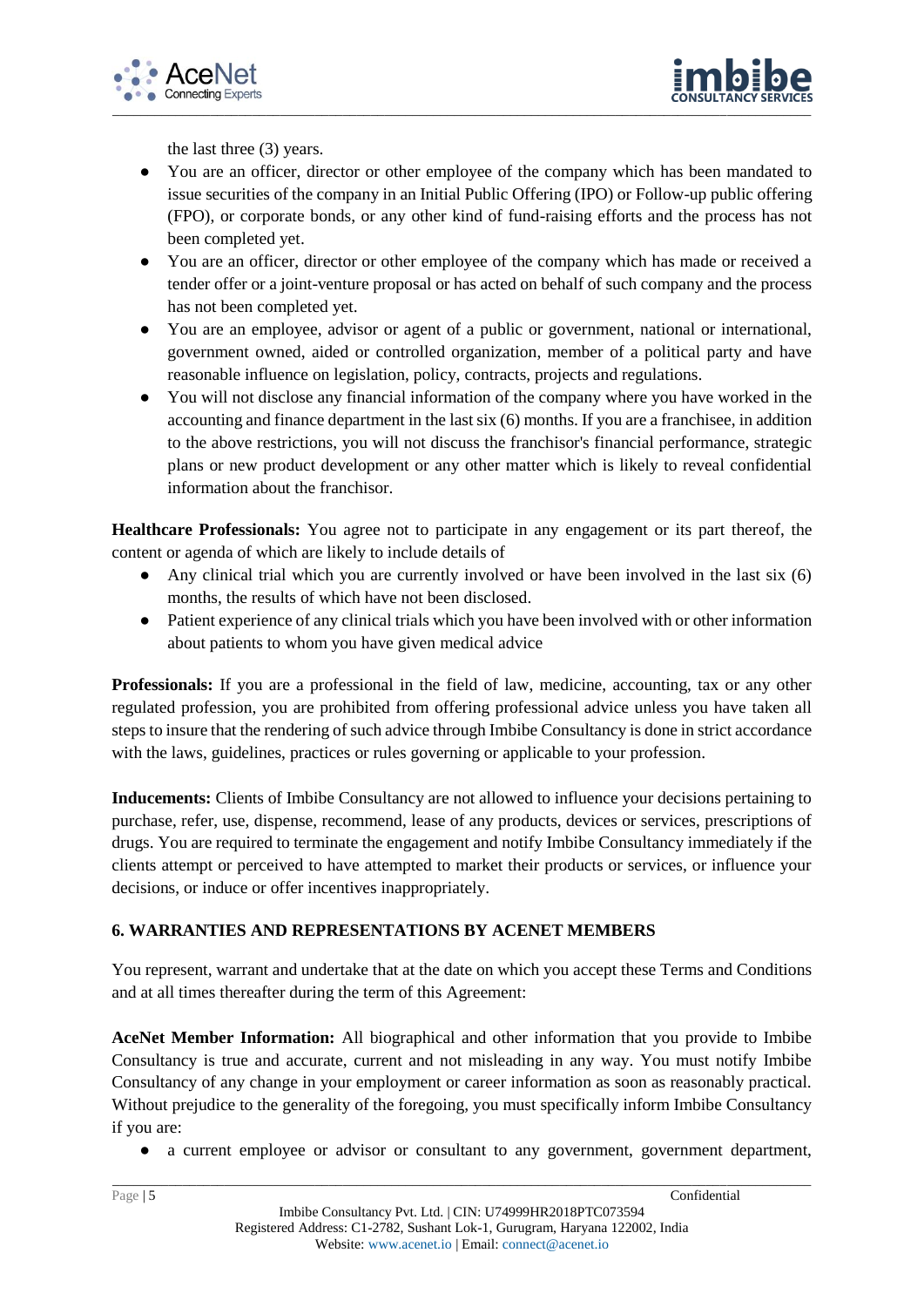



government agency or to any state entity wheresoever located or have been so employed or engaged during the past two years;

- currently involved with any clinical trial or test or have been so involved where the results of such trial or test have not been publicly disclosed;
- a current employee, director, non-executive director, officer, advisor or consultant to a public listed company or any subsidiary of a public listed company or have been so employed or engaged during the preceding twelve months.

**Conflict of interest:** You will not participate in any engagement including but not limited to as described in section 5, which is likely to result in any conflict of interest.

**Respecting other obligations:** Your engagement in activities pertaining to AceNet does not, and shall not, breach any of your employment obligations or any agreement that obligates you to keep in confidence any trade secrets or confidential or proprietary information of any other party or to refrain from competing, directly or indirectly, with the business of any other party or otherwise conflict with any of his or her agreements or obligations to any other party.

**No objection to join:** You have obtained all necessary approvals, consents, waivers from whomsoever you have obligations including but not limited to your current employer, any association which you are a part of, any current or past entity, agency to whom you have provided consultancy or advisory services to be a part of AceNet. You should review all contracts, agreements, guidelines, codes of conduct and obtain necessary consents that may be required.

**Professionals:** If you are rendering advice covered under Section 5, you represent and warrant to Imbibe Consultancy that such activity, does not constitute a violation by you or Imbibe Consultancy of any laws, guidelines, codes of conduct, practices or rules governing your profession.

**Prior Misconduct:** You have not been found guilty or any investigation is pending upon you by any court of law, entity, authority, association for insider trading, market abuse, money laundering, violation of any guidelines or any other offences in any jurisdiction and you will inform Imbibe Consultancy of immediately upon becoming aware of any investigation or being charged with any such offences during the term of this agreement.

**Taxes:** You agree that you are responsible for paying any applicable taxes in your jurisdiction on payments you receive from Imbibe Consultancy, in accordance with applicable law and, if applicable, you agree to provide Imbibe Consultancy evidence of such tax payments upon Imbibe Consultancy's reasonable request.

# **7. CONFIDENTIALITY**

**Non-Disclosure:** Confidential Information is the sole property of the disclosing party and constitutes confidential trade secrets of the disclosing party, to be held by you in trust and solely for the disclosing party's benefit. You agree that, except as required under this Agreement, you will not publish, reproduce, disclose or make any use of any such Confidential Information unless the disclosing party authorizes you for disclosure of such information in writing.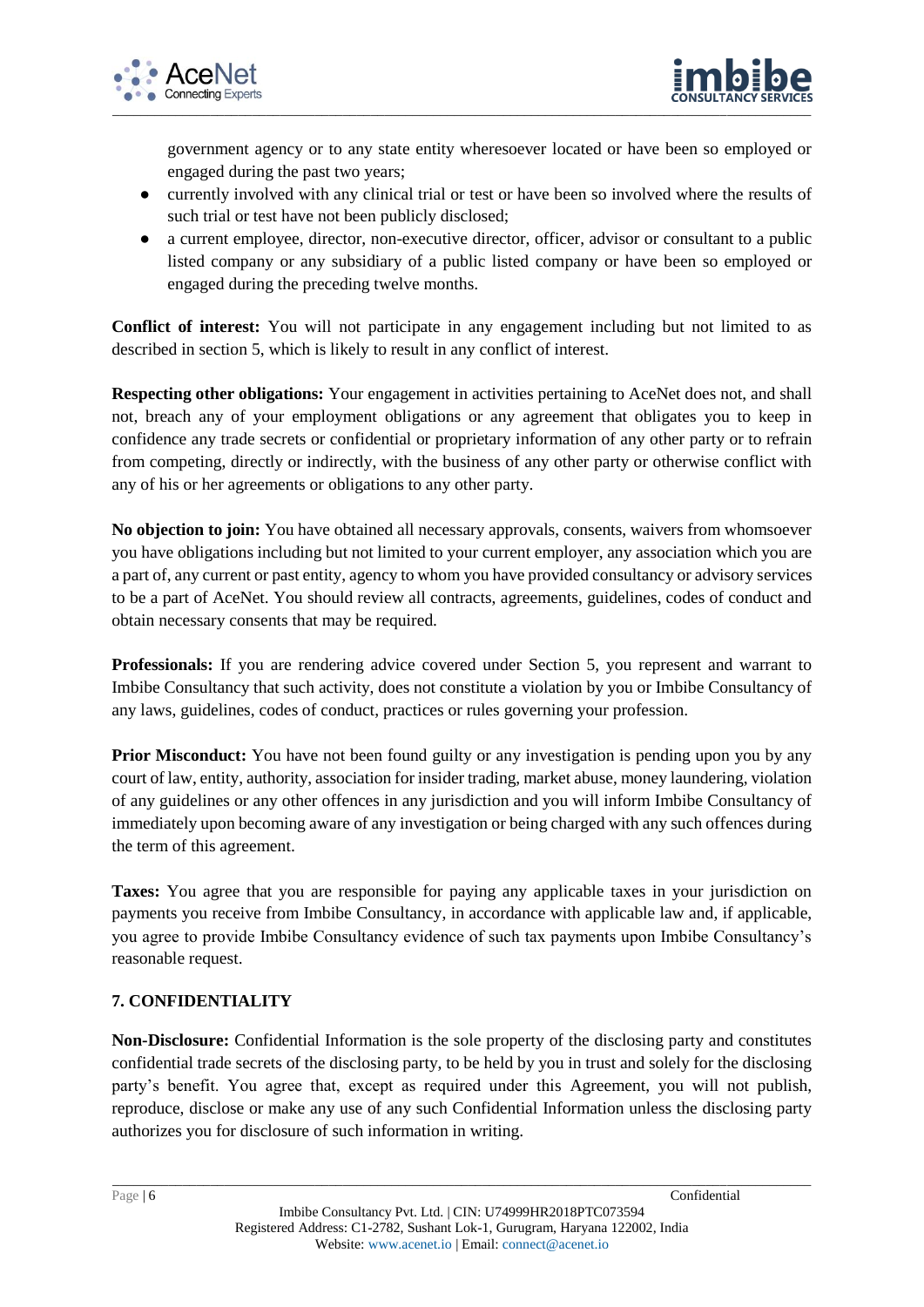



**Requirement by law:** You may disclose this confidential information if required by law, valid court order, or government agency, provided you shall notify Imbibe Consultancy to the fullest legally permissible extent so that Imbibe Consultancy may seek a protective order requiring that the information and/or documents to be disclosed be used only for the purposes for which the order was issued.

**Protection of confidential information:** You agree to take precautions to ensure the protection, confidentiality and security of the Confidential Information entrusted to you and to satisfy your obligations under this Agreement as you would protect your own confidential information but in no event less than a reasonable standard.

**Usage:** If required and only to the extent necessary, you may disclose the general topic and client description on "as minimum needed basis" to secure any required third-party consent to your membership to AceNet or an engagement prior to accepting an invitation for that engagement.

**Copyright:** All material on Imbibe Consultancy websites, whether explicitly marked or not, as well as any other Imbibe Consultancy material that you receive as an AceNet Member, is the proprietary property of Imbibe Consultancy and/or its licensors. Such materials may not be copied, reproduced, distributed, transmitted, broadcast, displayed, sold, licensed, uploaded, or otherwise exploited without the prior written consent of the respective owners.

**Recordings:** In some engagements, audio and visual recording can be a pre-condition to/for participation and would be notified to you prior to your participation. If you accept the offer for these engagements, you agree to give permission to Imbibe Consultancy and/or its clients and/or any other third parties associated with Imbibe Consultancy to undertake these recordings. You agree that such recordings may be submitted as evidence in a court of law to the extent permissible by applicable law or any other purpose deemed suitable by Imbibe Consultancy.

**Exceptions:** Your obligations in this section shall not apply to any information that is or becomes known to the general public under circumstances involving no breach by the Consultant of the terms of this Agreement.

### **8. CONTENT OWNERSHIP**

**Imbibe Consultancy Content:** All Intellectual Property rights in any material provided to you by Imbibe Consultancy and contained on the Imbibe Consultancy website belong to Imbibe Consultancy or Imbibe Consultancy licensors. None of this material may be reproduced or redistributed without prior written consent from Imbibe Consultancy.

**Originality of content:** Unless otherwise agreed with a Client in writing, you warrant that any documentation or any other material (including but not limited to reports, studies, data, diagrams, charts, specifications, and programs) provided by you to Imbibe Consultancy and/or a Client is created by you or you have obtained necessary permission and licenses to share such content with Imbibe Consultancy and client. You agree not to submit content that violated the terms and condition detailed in this agreement.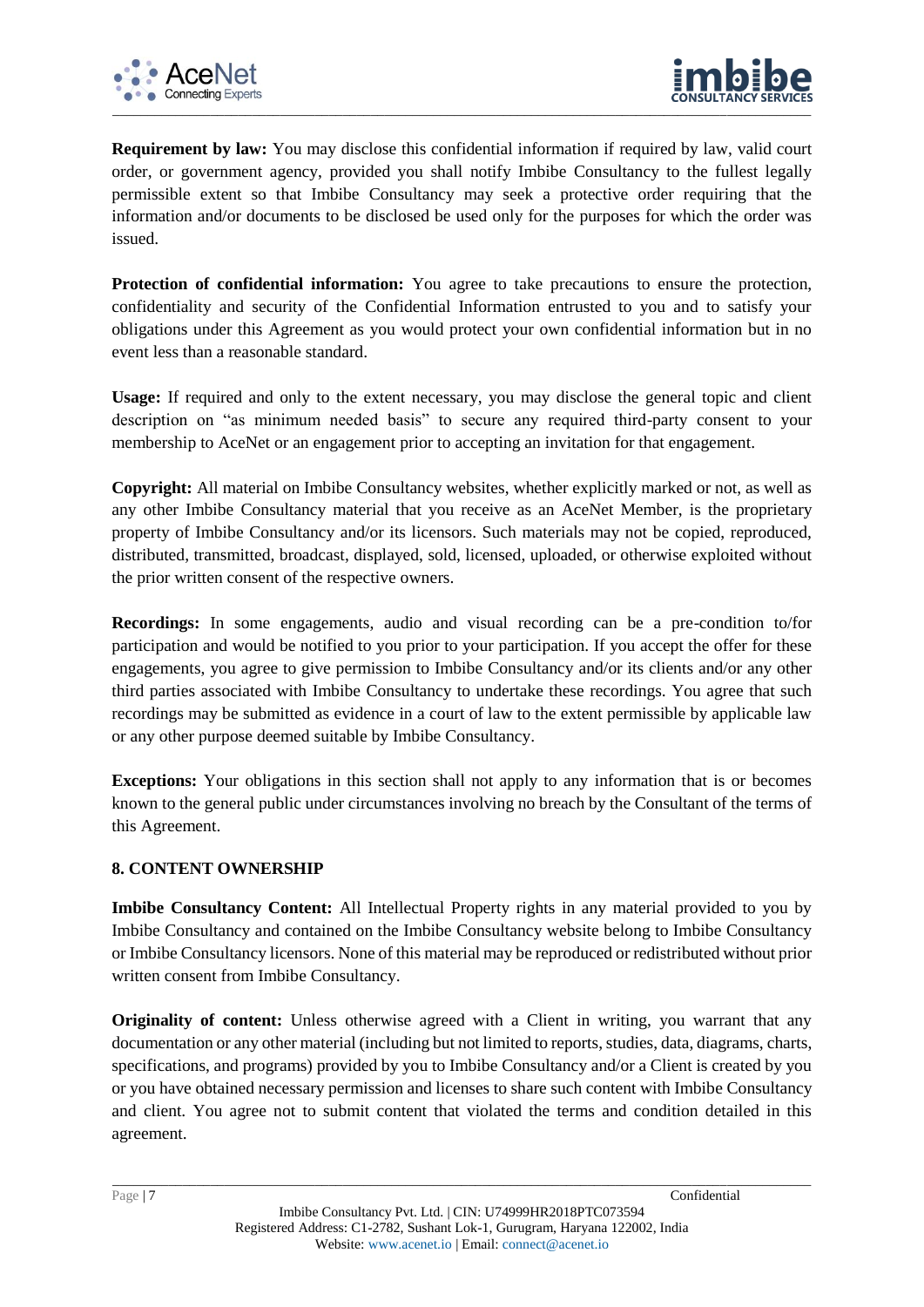



**Client Content:** If you create any content during the course of your engagement with any Imbibe Consultancy and/or client, it would be owned by Imbibe Consultancy and/or client and you will have no right to its ownership, including but not limited to, any product, discovery, invention, idea or any other intellectual property that may result in either directly or indirectly from, based fully or partially upon, use of that content by Imbibe Consultancy and/or client. It can be used by the Imbibe Consultancy and/or client for any purpose including but not limited to reproduction, publication, reprint, sub-license, modify, publicly display, in whole or in part, translate, in its original form or modified, for any commercial or non-commercial purpose.

**Expert Content:** Ownership of content created independently or prior to the engagement will be retained by you, but you agree to grant a royalty-free, worldwide, non-exclusive, fully paid-up, perpetual, transferable, irrevocable, royalty-free and sublicense-able right to Imbibe Consultancy, its Licensors and Clients including but not limited to reproduction, publication, reprint, sub-license , modify, publicly display, in whole or in part, translate, in its original form or modified, for any commercial or non- commercial purpose.

**Recorded Content:** Any audio-visual recording as per section 7, for which permission to record has been granted, express or implicit by virtue of your participation, by you to Imbibe Consultancy or its agents will be owned by Imbibe Consultancy and will have the exclusive right to use it for any purpose including but not limited to reproduction, publication, reprint, sub-license , modify, publicly display, promote the website or services of Imbibe Consultancy, in whole or in part, translate, in its original form or modified, for any commercial or non-commercial purpose.

### **9. PRIVACY POLICY**

This privacy policy describes how Imbibe Consultancy collects, uses, protects, shares and discloses your personal information provided by you or your representatives through our website or email or orally. By visiting our website [www.acenet.io](http://www.acenet.io/) or becoming a member of AceNet you consent to the collection, use and transfer of your personal information as per the terms of this privacy policy.

**Information Collection:** Imbibe Consultancy may collect and retain personal information about you including email, telephone numbers, payment details, address etc. through our website or email, in writing, or orally through telephone to complete your AceNet Member Information to provide you offers for research engagements. We may also collect certain non-identifiable information like the IP address, pageviews, types of browser and plug-ins. We may also collect information about you from third parties like current and formal employers or entities you have worked with as advisors or consultants.

**Authenticity:** Imbibe Consultancy reserves the right to establish the authenticity of your AceNet Member information, precision of time logging and invoicing and content of engagements. Imbibe Consultancy may use any competent third-party vendors to carry out such checks In-house.

**Usage:** We use this information to map offers for engagement with your expertise, notify you of developments at Imbibe Consultancy, process your invoices and make payments.

### **Disclosure to third parties:**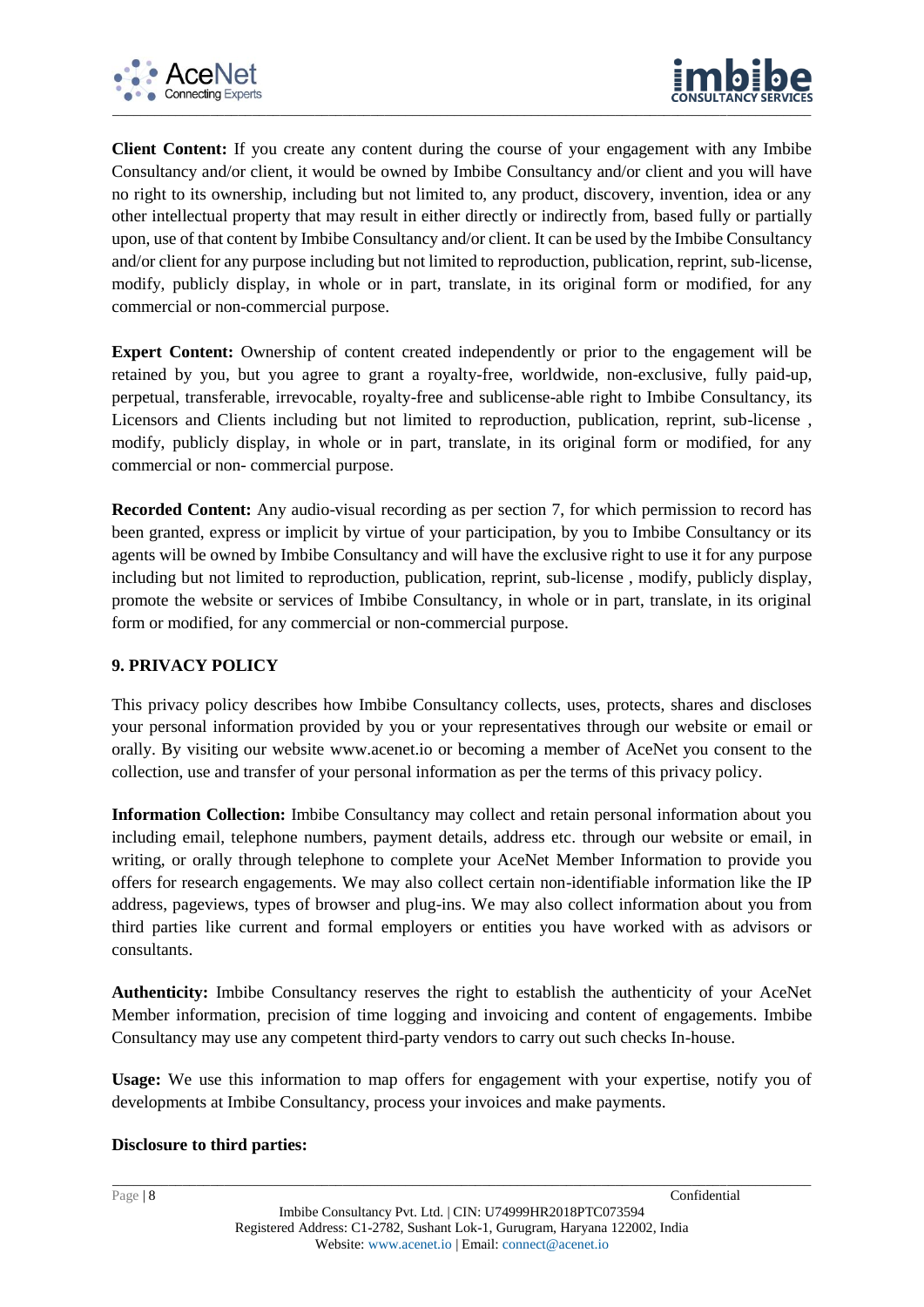



- We share certain parts of this information with our clients to help them make a decision of choosing the relevant expert for their research.
- We may also share certain information with our affiliates or vendors who provide certain services to us only to the extent of rendering such services to Imbibe Consultancy. We may also disclose this information as a part of a merger, acquisition or sale of our assets.
- This information may also be shared with clients to be used for your compliance with the terms and conditions.
- We do not sell, trade, or otherwise transfer to outside parties your personally identifiable information. This does not include trusted third parties who assist us in operating our website, conducting our business, or servicing you, so long as those parties agree to keep this information confidential. However, non- personally identifiable visitor information may be provided to other parties for marketing, advertising, or other uses.
- Imbibe Consultancy may share this information with non-client third parties for promotion and marketing of its own websites.
- Imbibe Consultancy may share this information with a court, governmental bodies like security or enforcement agencies, as required by law, legal process or for prevention/detection of crime.

**Protection:** We maintain physical and electronic safeguards which are at par with latest techniques on encryption and authentication.

**Cookies:** Imbibe Consultancy uses cookies on our websites to make your browsing experience better. Our cookies do not contain any personally identifiable information. If you do not wish to receive cookies you may set your browser settings to disable them.

**Third party links:** Occasionally, at our discretion, we may include or offer third party products or services on our website. These third-party sites have separate and independent privacy policies. You should review the privacy policy of those websites before submitting any personal information. We therefore have no responsibility or liability for the content and activities of these linked sites. Nonetheless, we seek to protect the integrity of our site and welcome any feedback about these sites.

**Changes to our Privacy Policy:** Any changes to our privacy policy will be posted on our website www.acenet.io and will become effective upon posting. Your continued use of the Websites or acceptance of offers of engagement will indicate your consent to such changes.

**Geography:** Your information will be held by us in India and may also be held and accessed by our staff and third-parties working for us, or our subsidiaries and affiliates, inside and outside India. If your information is gathered outside India, you agree that it may be transferred to India offices of Imbibe Consultancy to be used for these purposes, and it may be transferred to and shared with any of Imbibe Consultancy worldwide locations.

**Termination:** Your information will be treated as member's information even after termination of these agreement. However, it will not be used for any future marketing or promotional activities; but Imbibe Consultancy will not be responsible for removing information shared with third-parties or disclosed publicly prior to termination of this contract.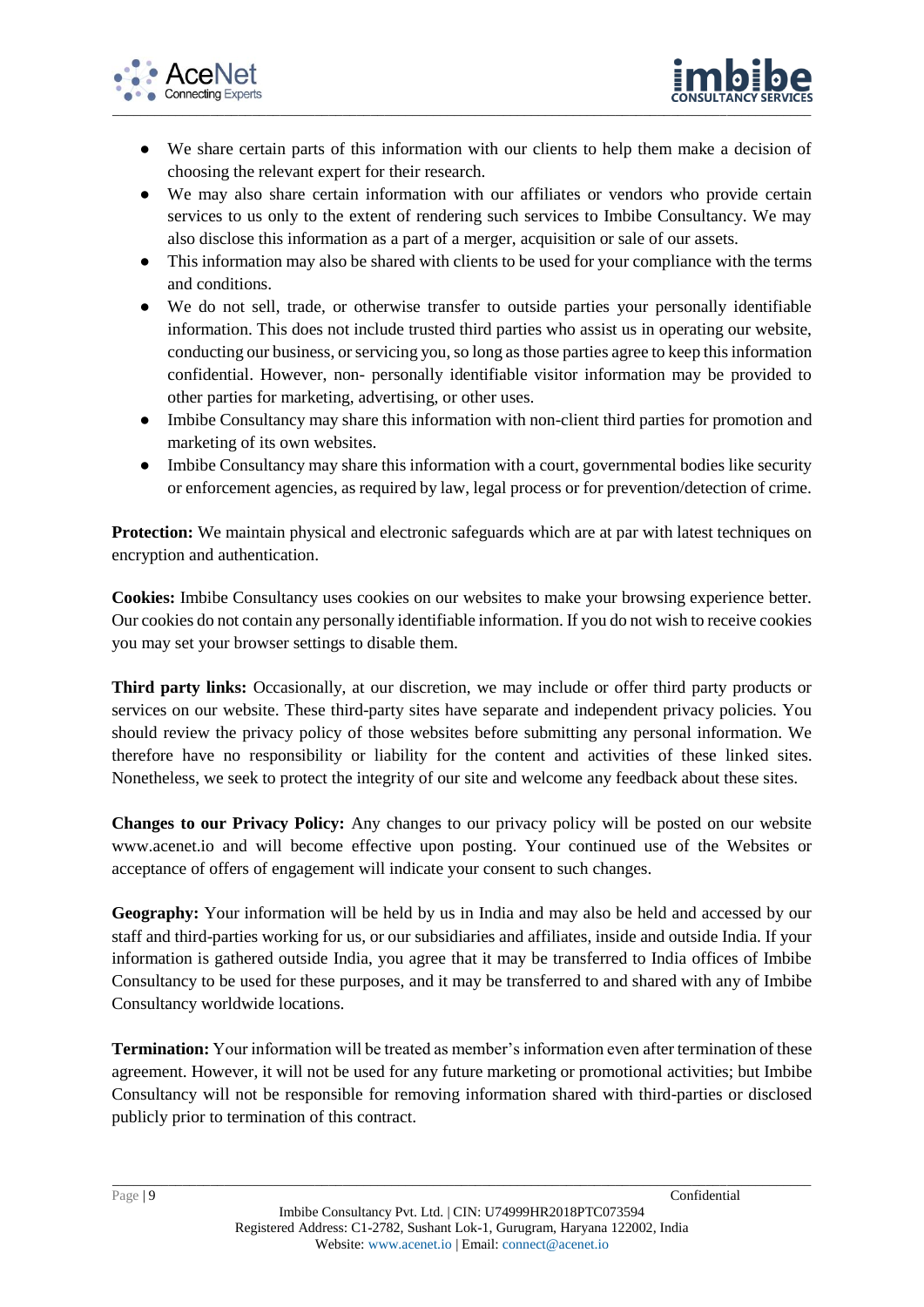



**Contacting Us:** If there are any questions regarding this privacy policy you may contact us using the information below.

**Address:** 246, WeWork Blue One Square, Udyog Vihar Phase 4, Gurugram, Haryana 122016, INDIA **Email:** [connect@acenet.io](mailto:network@acenet.io) (mailto:connect@acenet.io)

#### **10. NON-SOLICITATION**

You agree that for a period of two years from the completion of latest engagement or introduction with a Client to whom you have been introduced by Imbibe Consultancy, you will not solicit services from or propose any kind of consulting or similar relationship to such Clients without prior written consent from Imbibe Consultancy (which consent Imbibe Consultancy may withhold in its sole and absolute discretion).

You also agree that, for a period of two years after the termination of your relationship with Imbibe Consultancy for any reason whatsoever, you will not, directly or indirectly, solicit for employment, employ or hire any employee or consultant of Imbibe Consultancy or its Clients to whom you have been first introduced by Imbibe Consultancy or any employee or consultant of Imbibe Consultancy. Any exception to this clause will require written approval form Imbibe consultancy.

#### **11. PAYMENT & FEES**

**Hourly Rate:** You are free to choose the hourly rate you would like to charge to Imbibe Consultancy for consultations at the time of joining AceNet or change it thereafter at any point of time. Imbibe Consultancy may provide guidelines to help you choose your hourly rate based on their experience and industry knowledge. The hourly rate will be agreed by both parties at the time of starting an engagement.

**Engagement Fee:** You should notify Imbibe Consultancy within five (5) working days of the completion and duration of the engagement, which needs to be approved by the client. Accordingly, the engagement fee will be calculated, by default, by multiplying the hourly rate and the duration of the engagement in hours rounded off to the nearest 15-minutes (for e.g. 75 minutes will be 1.25 hours) or as agreed upon between you and Imbibe Consultancy before the start of the engagement. The engagement fee will be paid to you within thirty (30) working days of validation of the duration of engagement by the client and will be deposited or transferred to your bank account as per the details submitted at the time of registration with AceNet. Any inadvertent or unforeseeable delay in this deposit will be communicated to you prior to the completion of these thirty (30) days.

**Cancellation:** The client has the right to cancel the engagement without any prior notice whatsoever. Imbibe Consultancy will promptly notify you in case of such cancellations at a "best effort" basis but you will not be entitled to any engagement fees for such cancellations.

**Quality of Consultations:** The clients reserve the right to terminate the engagement within first fifteen (15) minutes of the engagement without any reason whatsoever including, but not limited to, irrelevance of experience or lack of knowledge in a particular domain of interest. In such cases, you will not be entitled to any engagement fee from Imbibe Consultancy. The clients may dispute payment to you due to the quality of your/their work in an engagement, in which case, Imbibe Consultancy will be the sole authority to resolve such a dispute, and you agree to abide by the decision.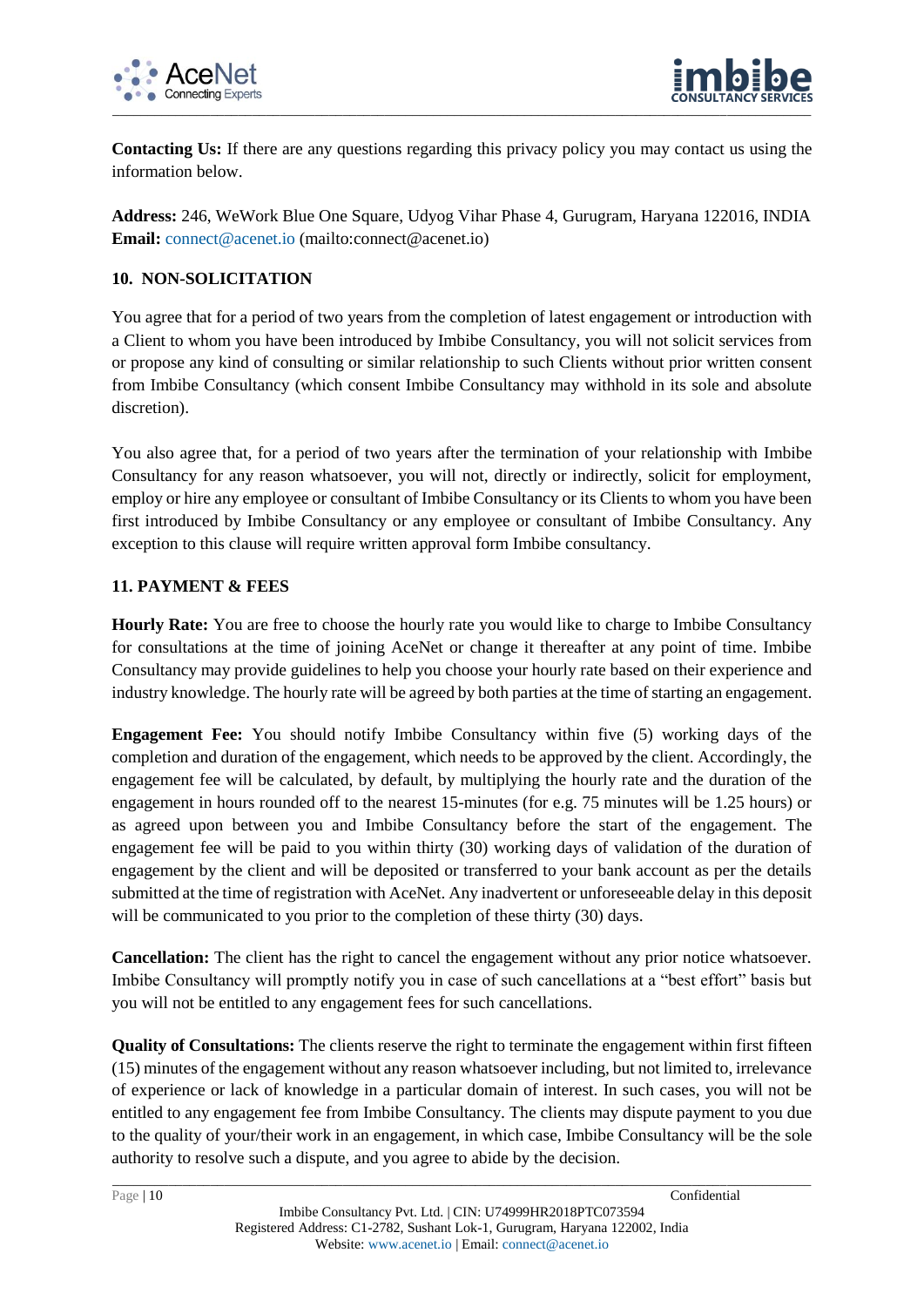



**Alternative payment accounts:** Imbibe Consultancy will strive to provide the preferred way of crediting your engagement fee to you or direct payment to your personal or employer account. If you or your employer has specified that payments be remitted to your employer, you agree, so long as your relationship with your employer exists or your employer provides otherwise in writing, that payments will be made to your employer. However, the decision to use any of these payment methods will lie solely with Imbibe Consultancy.

Tax Identification number/PAN: Imbibe Consultancy reserves the right to request additional information on tax identification number or permanent account number or any other equivalent as per the country of residence as part of security measures or comply with regulations or applicable law.

**Tax Deduction:** Imbibe Consultancy may withhold applicable government taxes (e.g. TDS, GST, etc.) from the payment due for your services.

**Non-payment or withholding of engagement fees:** Imbibe Consultancy reserves the right of nonpayment or withholding of engagement fees if it has reasons to believe that you have violated the terms and conditions detailed in this agreement, and to the extent that you have already received such payments for engagements, Imbibe Consultancy will have the right to recover such payments in full. In certain disputed engagements including but not limited to as mentioned in section 11, or in any court of law, Imbibe Consultancy may withhold the payment of engagement fees till a settlement to such dispute is reached.

**Delay in payments:** If you do not receive the payment within the stipulated time, you shall notify Imbibe Consultancy within one-hundred-eighty (180) days period during which the payment is supposed to be made. Imbibe Consultancy will enquire into such delays and put its best endeavours to ensure prompt payment. However, Imbibe Consultancy reserves the right to withhold such delayed payments indefinitely in case of your failure to notify Imbibe Consultancy of such delay by more than the mentioned period.

### **12. THIRD PARTIES**

**Intended Third Party Beneficiaries:** You hereby acknowledge that clients of Imbibe Consultancy and other service providers with whom you engage or intend to engage for consultations are intended third party beneficiaries and have the same rights and expectations as possessed by Imbibe Consultancy as a direct contracting party with respect to any breach by you of your representations, warranties and covenants hereunder. You hereby agree that, all third-party beneficiaries will have the right to enforce your compliance with these terms and conditions.

**Non-Disclosure:** Upon reasonable request from clients, you may have to enter into separate and appropriate form of agreements pertaining to non-disclosure of critical information on specific engagements.

**Reconfirmations:** Imbibe Consultancy may request reconfirmation of these terms and conditions or a part thereof, and additional clauses may be appended with or without a request from the client or other third-party beneficiaries as a pre-condition to future engagements.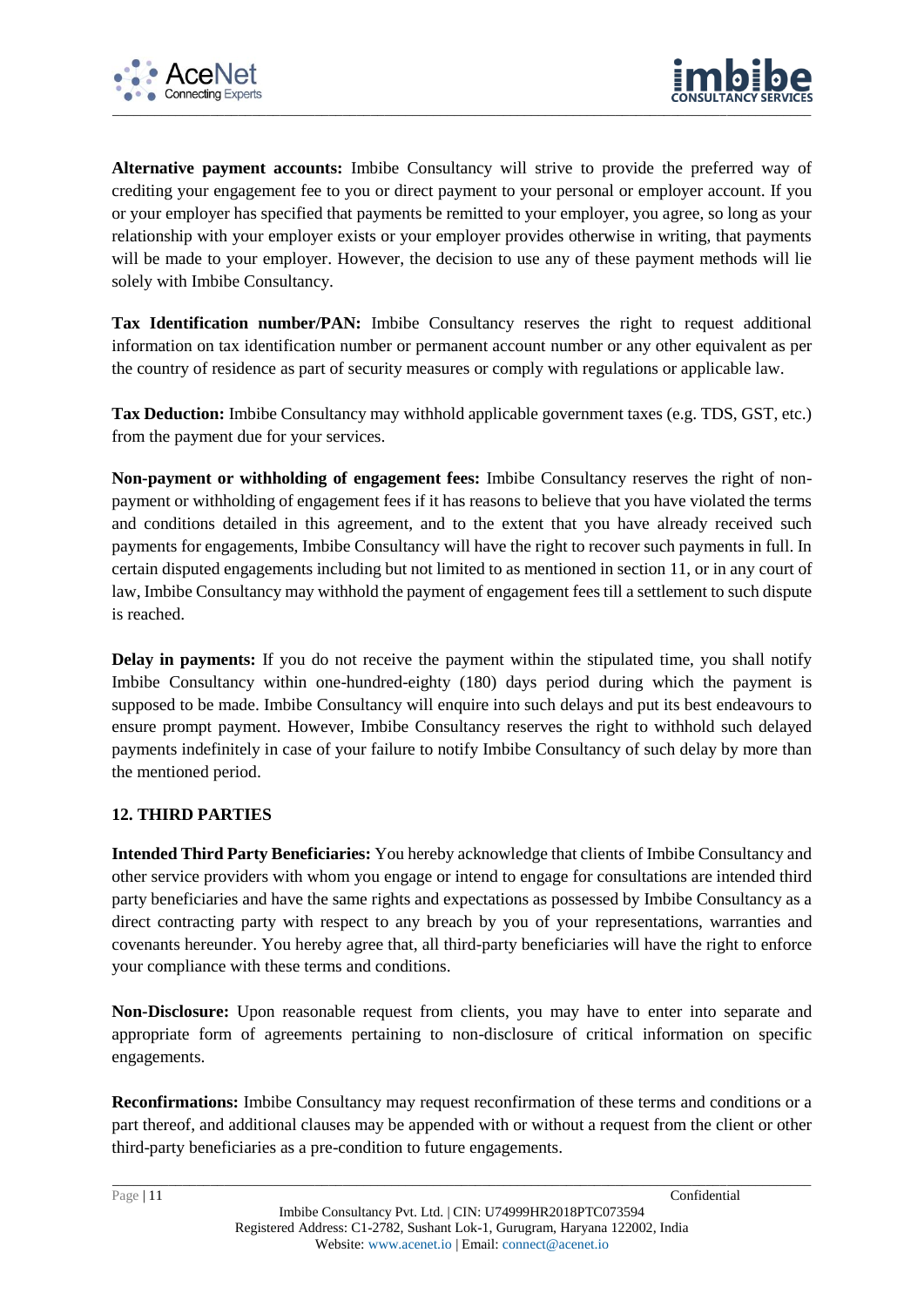



## **13. INDEMNIFICATIONS AND LIMIATIONS OF LIABILITY**

**Indemnification:** You agree to indemnify and hold harmless Imbibe Consultancy against loss or threatened loss or expense by reason of the liability, including reasonable lawyer's fees or potential liability of Imbibe Consultancy arising out of or caused by your negligence, infringement of any copyright or proprietary or confidential information, willfull misconduct or breach of the terms and conditions detailed in this agreement.

#### **Liability:**

- The maximum liability of Imbibe Consultancy in the contract due to any breach of statutory duty, negligence, misrepresentation or otherwise will in no case exceed the lesser of INR 50,000 or the engagement fees paid to you provided you bring any action within one year of after the action has occurred.
- Except where otherwise stated in these Terms and Conditions, Imbibe Consultancy shall not be liable for any loss, consequential, punitive or special damages, or any costs, expenses or other claims including without limitation:
	- o loss of profit: loss of business;
	- o loss of revenue;
	- o loss of goodwill;
	- o loss of anticipated savings;
	- o loss of any data or information; and/or
	- o special or indirect loss or consequential loss
	- o performance of any services as a member of AceNet or otherwise which arise out of or in connection with this Agreement.
- In no case, Imbibe Consultancy have any obligation to defend or provide you with lawyer fees or pay legal costs and expenses on your behalf.

**Right to Injunction:** In the event that you, as an AceNet Member, breach, or threaten to breach, any of the promises concerning Confidentiality of Imbibe Consultancy and Client Information, Access Rights, Contact with Clients, or Intellectual Property Rights within these Terms and Conditions, you acknowledge that Imbibe Consultancy's remedy at law will be inadequate and that Imbibe Consultancy will be entitled to an injunction to prevent your prospective or continuing breach and to maintain the status quo pending the settlement.

### **14. CONSULTANT'S OBLIGATIONS:**

- The Consultant acknowledges that time is the essence of this Agreement and that in the event the Services are to be delivered based on timelines and/or milestones as may be specified, the Consultant shall adhere to such timelines/ milestones. Any failure to deliver Services within agreed timelines/ milestones shall be deemed to be a material breach of Agreement and Company reserves right to charge such penalties and/or terminate the Engagement as it may deem reasonable for any such delay in delivery.
- The Consultant shall:
	- a. Report to such persons as may be indicated by Company (or Client) from time to time, on all matters arising from or relating to this Agreement.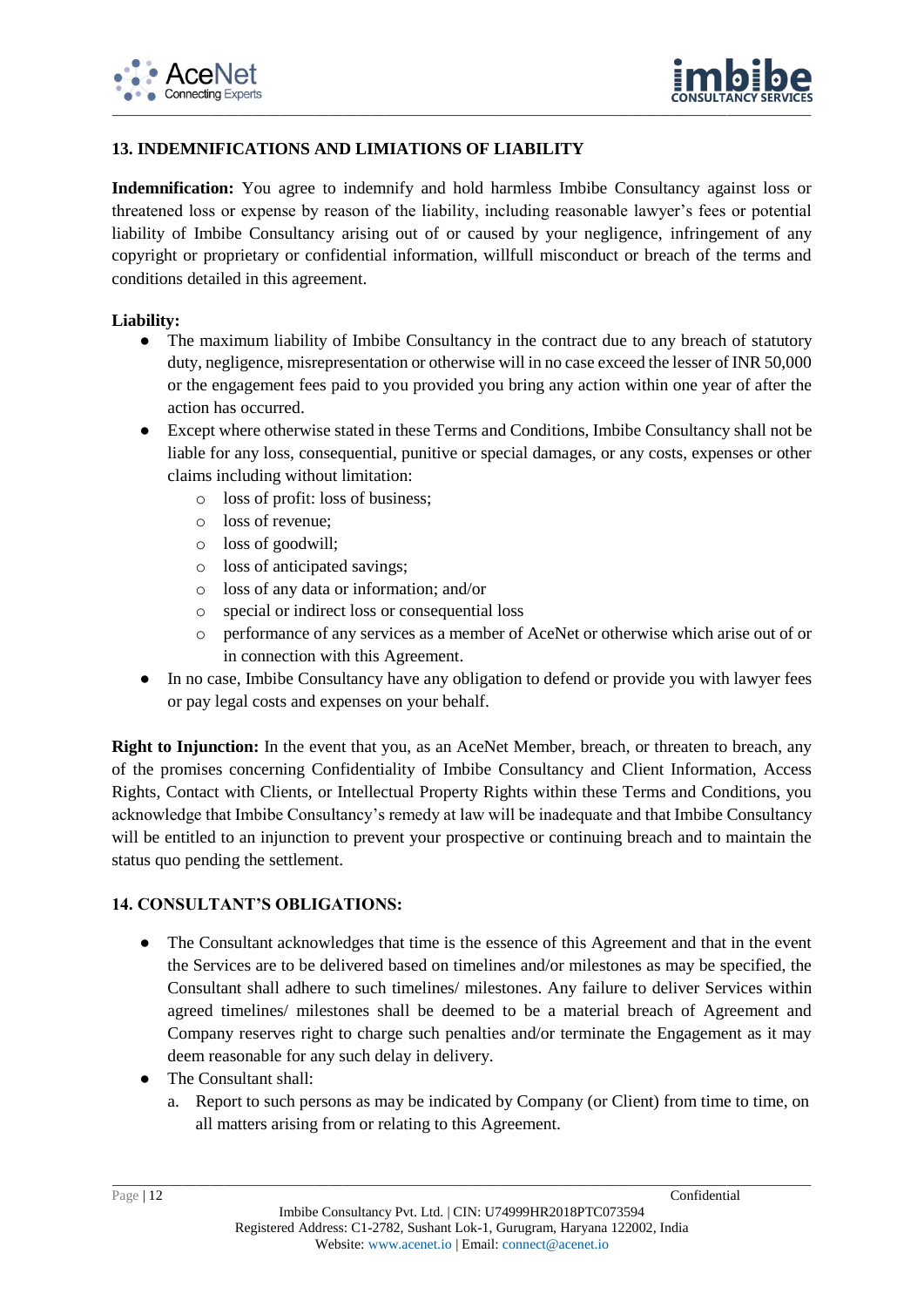



- b. Provide the highest quality of Services with all due care, diligence and efficiency, in accordance with the highest standards of professional competence, organization and responsibility, and in a manner acceptable to Company.
- c. Dedicate the time necessary to the performance of Services.
- d. Promptly comply with such instructions as may be issued from time to time by Company in connection with the performance of the Services.
- e. Ensure that at all time during the performance of the Services, he shall abide by all applicable Company's (and Client's) security rules, other policies, standards, guidelines and procedures. Company has the right at any time during the term of this Agreement at its sole discretion to require the Consultant to stop providing Service, if he is in violation of this clause.
- f. Keep confidential any and all Confidential Information of the Company (and Client) that the Consultant may be provided with or may come across in Company's (or Client's) networks or data bases in course of providing Services.
- g. At all times, act with appropriate propriety, in particular refrain from making any public statements concerning the Services hereunder without the prior approval of the Company.
- h. In the performance of all Services hereunder, Consultant shall, comply with all the applicable laws and regulations including required insurances for him.
- i. Be liable for all physical losses/damages caused by the misuse to Company or customer's property while performing the Services. Further the Consultant shall be solely liable for any losses to its equipment while performing the Services.

### **15. MISCELLANEOUS**

**Severability:** In the event that one or more of the provisions contained herein shall, for any reason, be held invalid, illegal or unenforceable in any respect, such invalidity, illegality or unenforceability shall not affect any other provisions of this agreement, but this agreement shall be construed as if such invalid, illegal or unenforceable provisions had never been contained herein, unless the deletion of such provision or provisions would result in such a material change so as to cause completion of the transactions contemplated herein to be unreasonable.

**Captions:** Titles and headings to sections or paragraphs in this Agreement are inserted for convenience of reference only and are not intended to affect the interpretation or construction of this Agreement.

**Waiver:** Any delay or failure to exercise any right under this Agreement, will not constitute a waiver of that right or any other rights detailed in this Agreement. Any consent to a breach in any express or implied form to any term of this Agreement will not constitute a consent to any subsequent breach and therefore not prevent Imbibe Consultancy to insist upon adherence to that term or any other term detailed in this agreement.

**Notices:** All notices, requests, demands, approvals, consents, and other communications which are required or may be given hereunder shall be

- in writing;
- deemed to have been duly given upon delivery thereof by one of the following means:
	- o hand-delivered,
	- o first-class mail, postage prepaid,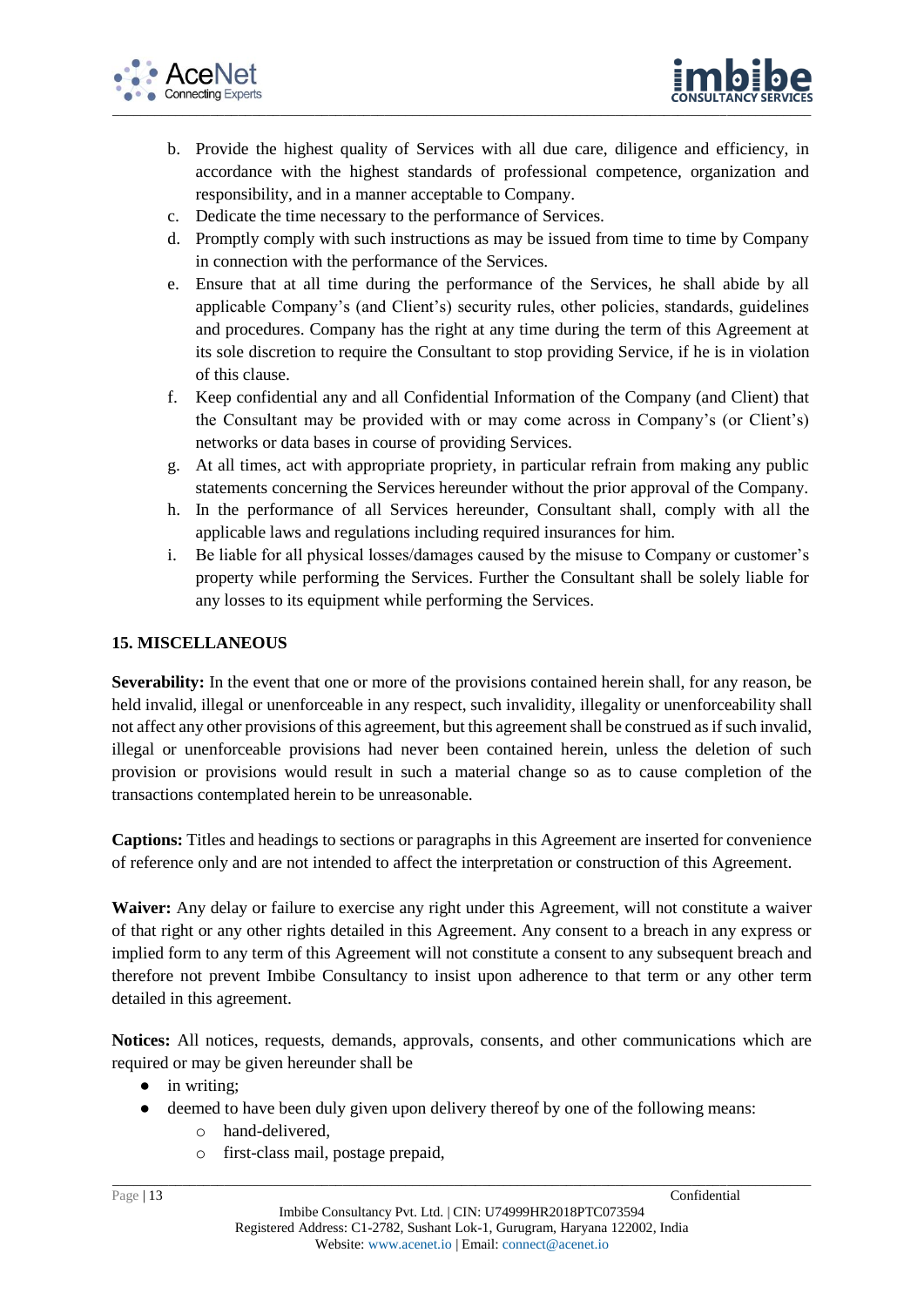



- o recognized overnight courier, or
- o facsimile, email or other electronic means provided receipt thereof is verified by the sender.

**Governing Law:** This Agreement shall be governed, construed and interpreted in accordance with the laws of the New Delhi, INDIA. In the event of any dispute or difference between the parties hereto, regarding the interpretation or meaning of any provision of this agreement or regarding any claim of one party against the other or regarding any other matter arising out of this agreement, the same will be referred to under the jurisdiction of a Court in New Delhi, India. You waive any benefit applicable to parties under the laws of their country of residence, whereby they may claim any interim measures of protection through the courts of their country of residence. The governing language of this agreement shall be English and shall supersede any translations provided to you for convenience.

**Entirety of Agreement:** These terms and conditions, as they may be modified from time to time constitute the entire agreement between you and Imbibe Consultancy and supersedes all agreements and understandings, whether written or oral, relating to the subject matter of this agreement.

**Term and Termination:** This Agreement shall commence on the date hereof and shall continue until terminated by a written notice by you or Imbibe Consultancy.

- If at any time, the Consultant is unable to perform or to complete the Services within the time and in a manner satisfactory to the Company, Company may, at its option, either terminate the Agreement or grant Consultant, at its sole discretion the postponement of the execution of the Services.
- Either Party may, terminate this Agreement for convenience by giving a notice of not less than thirty (30) days of such termination to the other. Company may terminate any Purchase Order or Statement of Work immediately by giving notice to Consultant.
- The Parties hereto may by mutual-agreement terminate this Agreement.
- If this Agreement is terminated under this section, Company shall be liable only for payment on a pro rata basis, in accordance with the payment provisions of this Agreement, for the Services actually rendered prior to the effective date of termination.
- The Consultant shall upon the expiry or earlier termination of this Agreement for any reason, as requested by Company immediately destroy or return to the Company all inputs, including but not limited to all material, papers, software and hardware provided by Company to the Consultant or developed/ acquired by Consultant during the provision of Services under this Agreement.

**Consequences of Expiry:** The clauses on confidentiality, member information, content ownership, privacy policy, non-solicitation of clients, third parties, liability, governing law, sub-contracting will survive the expiry and termination of this agreement. Imbibe Consultancy will remove your profile from the website, active candidate list and all future communications three (3) months after the date of termination of this agreement. However, Imbibe Consultancy will not be responsible for removal of your name used in public or with clients due to marketing activities and use of your member information for any reason whatsoever as governed by the terms and conditions during the term of this agreement.

**Amendments:** These terms and conditions may be updated from time to time at the sole discretion of Imbibe Consultancy. Any acceptance to offer for engagements after the agreement update will be